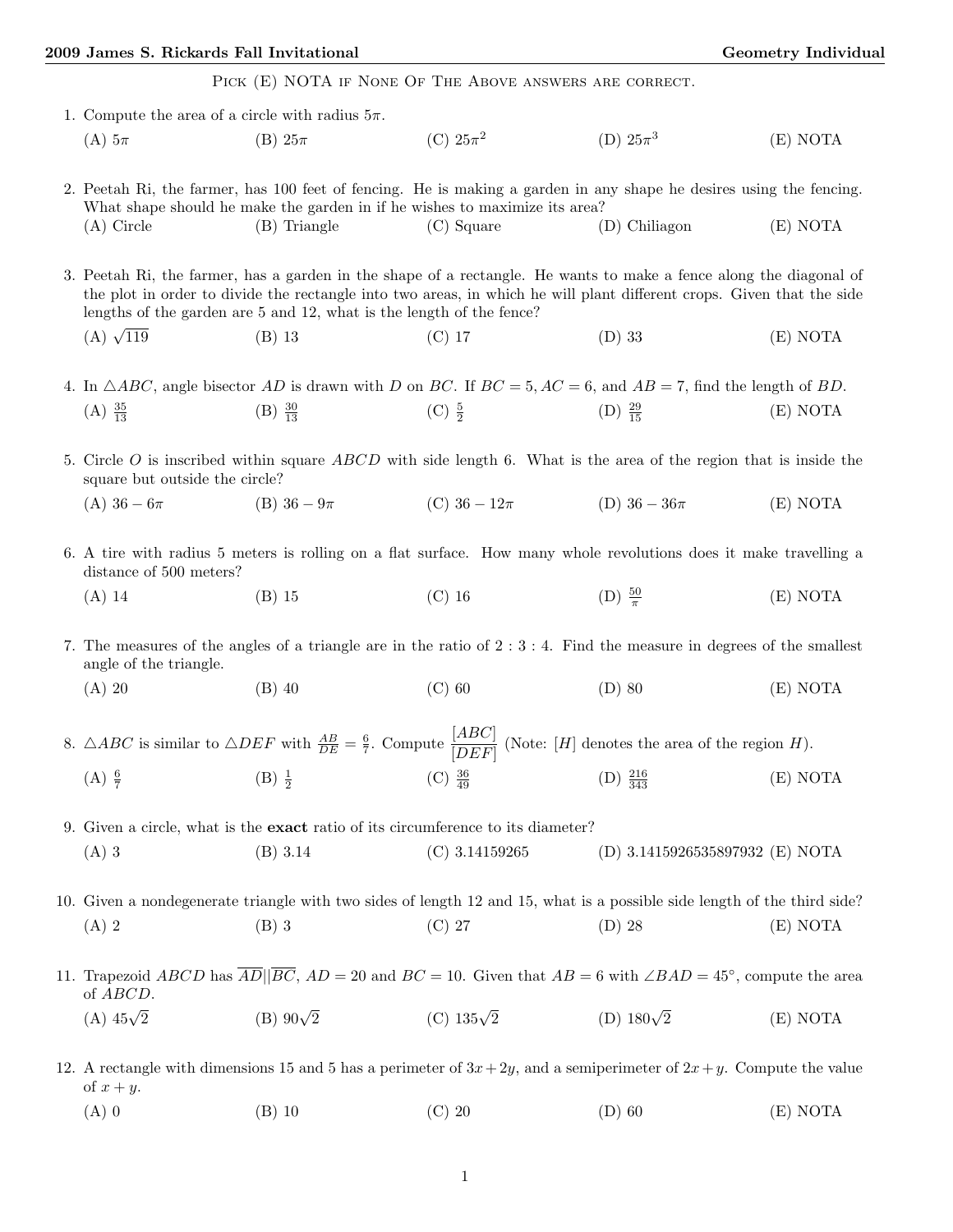## 2009 James S. Rickards Fall Invitational Geometry Individual

 $(E) NOTA$ 

|                 | 13. In a circle with radius 12, a chord is drawn at a distance of 8 from the center. Compute the length of the chord. |                  |                  |          |
|-----------------|-----------------------------------------------------------------------------------------------------------------------|------------------|------------------|----------|
| (A) $4\sqrt{5}$ | (B) $8\sqrt{5}$                                                                                                       | (C) $4\sqrt{13}$ | (D) $8\sqrt{13}$ | (E) NOTA |

14. Right  $\triangle ABC$  with hypotenuse  $\overline{AC}$  has  $AB = 6$  and  $BC = 12$ . Compute the length of the circumradius of  $\triangle ABC$ . (A) 6 (B)  $12\sqrt{5}$  (C)  $3\sqrt{5}$  (D)  $6\sqrt{5}$  (E) NOTA

15. For square *ABCD* with side length 4, equilateral triangle *ABE* is drawn with *E* on the exterior of *ABCD*. Compute the length of *EC*.

- (A)  $2\sqrt{2+\sqrt{3}}$  (B)  $8+4\sqrt{3}$  (C)  $2\sqrt{2-\sqrt{3}}$  (D)  $8-4\sqrt{3}$ <sup>√</sup>3 (E) NOTA
- 16. For square *ABCD* with side length 2, equilateral triangle *ABE* is drawn with *E* on the interior of *ABCD*. Compute the length of *EC*.

(A) 
$$
2\sqrt{2+\sqrt{3}}
$$
 (B)  $8+4\sqrt{3}$  (C)  $2\sqrt{2-\sqrt{3}}$  (D)  $8-4\sqrt{3}$  (E) NOTA

17. What is the measure of an interior angle of a 13-gon?  $(A) \frac{180}{13}$  $(B) \frac{360}{13}$  $(C) \frac{1980}{13}$ (D)  $\frac{2340}{13}$ 

18. Pratik, searching for his pet penguin, travels 5 miles north, 5 miles west, and 17 miles south from a certain point across the Antarctic icefields. After his journey, how far is he from his original point?

- (A) 13 (B) 15 (C) 17 (D) 27 (E) NOTA
- 19. A certain region *S* is defined as the set of points equidistant within the plane from a common point *R*. This common distance is  $r = 5$ . Compute the area of *S*.
	- (A) 5 (B) 25 (C)  $10\pi$  (D)  $25\pi$  (E) NOTA

20. Circle *O* has radius 13. Let the circumference equal *C*, the area equal *A*, and the radius equal *R*. Compute the value of  $\frac{A}{R \cdot C}$ .

- (A) 1 (B)  $\frac{1}{2}$ (C)  $\pi/2$  (D)  $\frac{1}{169}$  $(E) NOTA$
- 21. Given that the diagonal of one face of a cube has length 4, compute the length of the space diagonal of the cube. (A) 4 (B)  $2\sqrt{2}$  (C)  $2\sqrt{3}$  (D)  $2\sqrt{6}$  (E) NOTA

22. Points *A*, *B*, and *C* lie on a line. Given that *AB* = 12, *AC* = 3, compute the shortest possible length of *AC*. (A) 3 (B) 9 (C) 12 (D) 15 (E) NOTA

23. Consider a circle with diameter  $\overline{BC}$  and  $\triangle ABC$  inscribed in the circle. If  $2(AC) = BC$ , compute the measure of ∠*ABC* in degrees.

- (A) 30 (B) 60 (C) 90 (D) 120 (E) NOTA
- 24. Right triangle  $\triangle ABC$  is drawn with right angle at *B*. Given that  $AB = 5$  and  $BC = 13$ , compute the length of *AC*.
	- (A) 8 (B) 12 (C)  $\sqrt{194}$  (D) 18 (E) NOTA
- 25. If the side lengths of a triangle are in the ratio 3:8:7, is it acute, obtuse, or right? (A) Acute (B) Obtuse (C) Right (D) need more info (E) NOTA